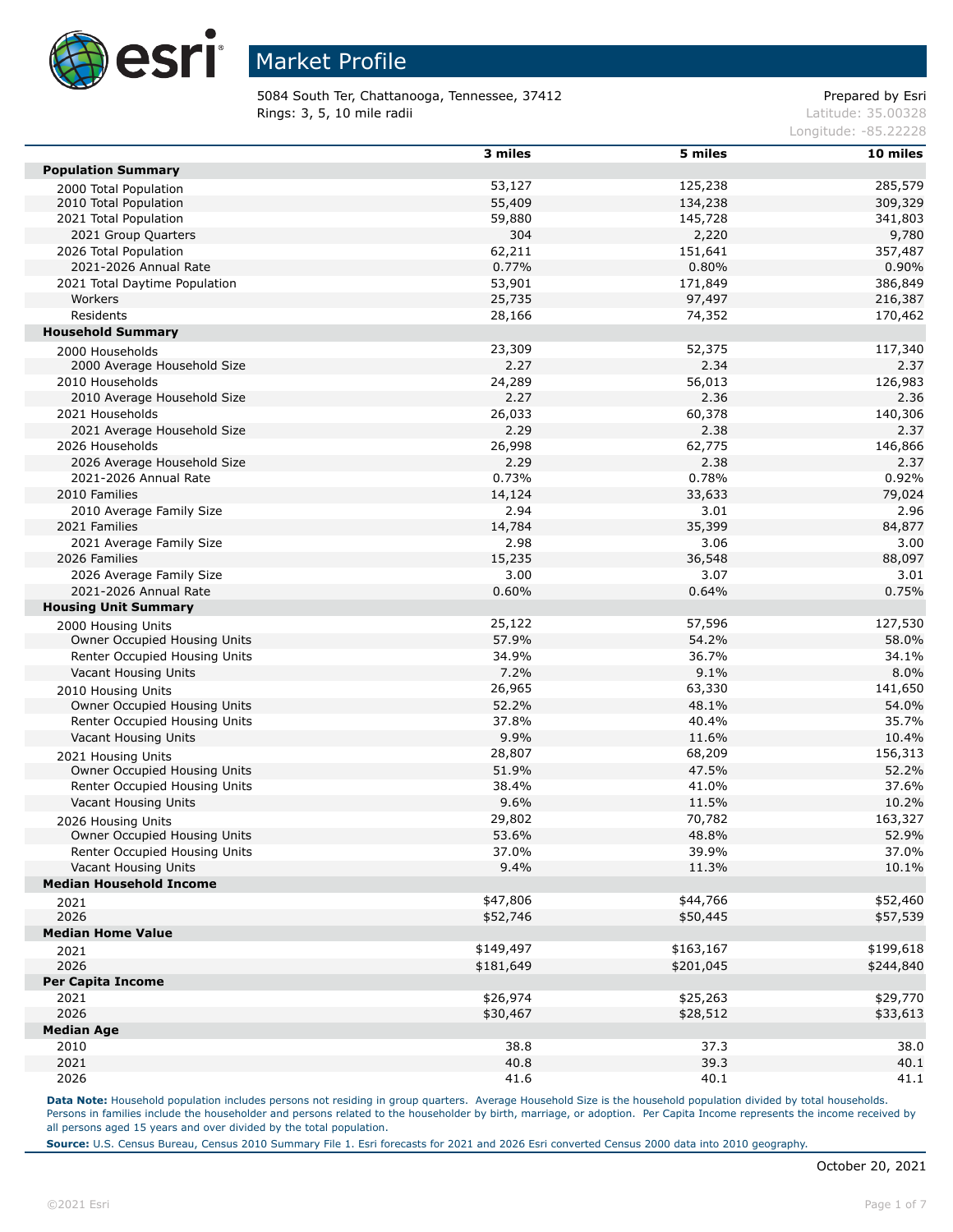

5084 South Ter, Chattanooga, Tennessee, 37412 Prepared by Esri Rings: 3, 5, 10 mile radii and the contract of the contract of the contract of the contract of the contract of the contract of the contract of the contract of the contract of the contract of the contract of the contract of

Longitude: -85.22228

|                                            | 3 miles   | 5 miles   | 10 miles  |
|--------------------------------------------|-----------|-----------|-----------|
| 2021 Households by Income                  |           |           |           |
| Household Income Base                      | 26,032    | 60,377    | 140,304   |
| $<$ \$15,000                               | 11.2%     | 13.2%     | 11.7%     |
| $$15,000 - $24,999$                        | 11.5%     | 12.3%     | 10.5%     |
| \$25,000 - \$34,999                        | 11.3%     | 12.5%     | 10.3%     |
| \$35,000 - \$49,999                        | 18.0%     | 16.6%     | 14.6%     |
| \$50,000 - \$74,999                        | 22.8%     | 20.7%     | 19.4%     |
| \$75,000 - \$99,999                        | 11.4%     | 10.7%     | 12.0%     |
| \$100,000 - \$149,999                      | 7.9%      | 8.2%      | 12.4%     |
| \$150,000 - \$199,999                      | 3.4%      | 2.9%      | 4.6%      |
| $$200,000+$                                | 2.5%      | 2.9%      | 4.4%      |
| Average Household Income                   | \$61,926  | \$60,882  | \$72,662  |
| 2026 Households by Income                  |           |           |           |
| Household Income Base                      | 26,997    | 62,774    | 146,864   |
|                                            |           |           |           |
| $<$ \$15,000                               | 9.3%      | 11.3%     | 9.9%      |
| $$15,000 - $24,999$                        | 9.9%      | 10.6%     | 8.9%      |
| \$25,000 - \$34,999                        | 10.2%     | 11.6%     | 9.5%      |
| \$35,000 - \$49,999                        | 16.5%     | 16.0%     | 13.9%     |
| \$50,000 - \$74,999                        | 24.2%     | 21.8%     | 19.8%     |
| \$75,000 - \$99,999                        | 13.1%     | 12.0%     | 12.9%     |
| $$100,000 - $149,999$                      | 9.6%      | 9.8%      | 14.3%     |
| \$150,000 - \$199,999                      | 4.3%      | 3.7%      | 5.7%      |
| $$200,000+$                                | 2.8%      | 3.3%      | 5.1%      |
| Average Household Income                   | \$70,087  | \$68,838  | \$82,023  |
| 2021 Owner Occupied Housing Units by Value |           |           |           |
| Total                                      | 14,965    | 32,426    | 81,565    |
| $<$ \$50,000                               | 6.7%      | 7.2%      | 4.5%      |
| \$50,000 - \$99,999                        | 19.0%     | 17.6%     | 11.1%     |
| \$100,000 - \$149,999                      | 24.6%     | 20.1%     | 16.1%     |
| \$150,000 - \$199,999                      | 22.0%     | 19.7%     | 18.4%     |
| \$200,000 - \$249,999                      | 8.8%      | 10.6%     | 13.3%     |
| \$250,000 - \$299,999                      | 5.2%      | 7.3%      | 10.8%     |
| \$300,000 - \$399,999                      | 3.9%      | 6.7%      | 11.4%     |
| \$400,000 - \$499,999                      | 2.9%      | 3.6%      | 5.3%      |
| \$500,000 - \$749,999                      | 4.7%      | 4.5%      | 5.5%      |
| \$750,000 - \$999,999                      | 0.7%      | 1.0%      | 1.6%      |
| \$1,000,000 - \$1,499,999                  | 0.9%      | 0.8%      | 0.9%      |
| \$1,500,000 - \$1,999,999                  | 0.1%      | 0.1%      | 0.4%      |
| $$2,000,000 +$                             | 0.5%      | 0.9%      | 0.6%      |
| Average Home Value                         | \$205,002 | \$226,542 | \$265,552 |
| 2026 Owner Occupied Housing Units by Value |           |           |           |
| Total                                      | 15,979    | 34,504    | 86,408    |
| $<$ \$50,000                               | 4.9%      | 5.1%      | 3.0%      |
|                                            | 12.5%     | 11.4%     | 6.9%      |
| \$50,000 - \$99,999                        |           |           |           |
| \$100,000 - \$149,999                      | 19.2%     | 14.7%     | 11.1%     |
| \$150,000 - \$199,999                      | 21.2%     | 18.5%     | 16.1%     |
| \$200,000 - \$249,999                      | 10.6%     | 12.5%     | 14.3%     |
| \$250,000 - \$299,999                      | 7.9%      | 10.0%     | 13.2%     |
| \$300,000 - \$399,999                      | 6.1%      | 9.7%      | 15.0%     |
| \$400,000 - \$499,999                      | 4.9%      | 5.6%      | 7.4%      |
| \$500,000 - \$749,999                      | 8.5%      | 7.5%      | 7.8%      |
| \$750,000 - \$999,999                      | 1.4%      | 1.8%      | 2.4%      |
| $$1,000,000 - $1,499,999$                  | 1.8%      | 1.4%      | 1.4%      |
| $$1,500,000 - $1,999,999$                  | 0.1%      | 0.2%      | 0.5%      |
| $$2,000,000 +$                             | 0.9%      | 1.5%      | 0.8%      |
| Average Home Value                         | \$270,981 | \$293,056 | \$317,160 |

**Data Note:** Income represents the preceding year, expressed in current dollars. Household income includes wage and salary earnings, interest dividends, net rents, pensions, SSI and welfare payments, child support, and alimony.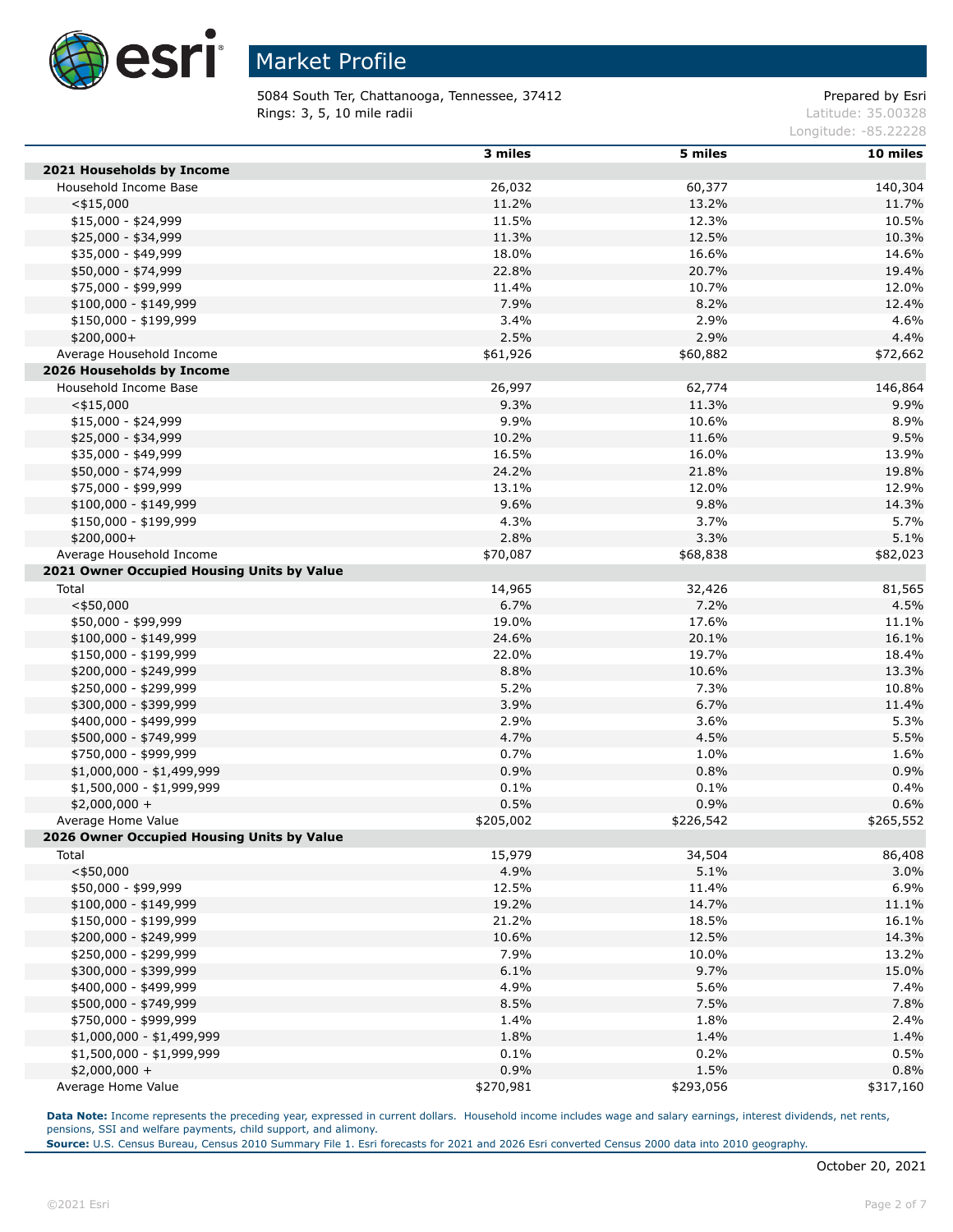

5084 South Ter, Chattanooga, Tennessee, 37412 Prepared by Esri Rings: 3, 5, 10 mile radii and the contract of the contract of the contract of the contract of the contract of the contract of the contract of the contract of the contract of the contract of the contract of the contract of

Longitude: -85.22228

|                               | 3 miles | 5 miles | 10 miles |
|-------------------------------|---------|---------|----------|
| 2010 Population by Age        |         |         |          |
| Total                         | 55,410  | 134,235 | 309,330  |
| $0 - 4$                       | 6.4%    | 6.9%    | 6.3%     |
| $5 - 9$                       | 5.6%    | 6.1%    | 6.0%     |
| $10 - 14$                     | 5.5%    | 6.0%    | 5.9%     |
| $15 - 24$                     | 13.2%   | 14.2%   | 14.4%    |
| $25 - 34$                     | 14.3%   | 14.0%   | 13.5%    |
| $35 - 44$                     | 12.9%   | 12.3%   | 12.7%    |
| $45 - 54$                     | 14.3%   | 13.7%   | 14.0%    |
| $55 - 64$                     | 12.6%   | 12.1%   | 12.5%    |
| $65 - 74$                     | 7.8%    | 7.5%    | 7.6%     |
| 75 - 84                       | 5.3%    | 5.1%    | 5.0%     |
| $85 +$                        | 2.1%    | 2.1%    | 2.0%     |
| $18 +$                        | 78.8%   | 77.3%   | 78.1%    |
| 2021 Population by Age        |         |         |          |
| Total                         | 59,880  | 145,729 | 341,803  |
| $0 - 4$                       | 5.6%    | 6.1%    | 5.5%     |
| $5 - 9$                       | 5.6%    | 6.0%    | 5.6%     |
| $10 - 14$                     | 5.6%    | 5.9%    | 5.7%     |
| $15 - 24$                     | 11.0%   | 11.9%   | 12.4%    |
| $25 - 34$                     | 14.3%   | 14.4%   | 13.9%    |
| $35 - 44$                     | 13.0%   | 12.7%   | 12.7%    |
| $45 - 54$                     | 11.9%   | 11.5%   | 11.9%    |
| $55 - 64$                     | 13.2%   | 12.7%   | 13.1%    |
| $65 - 74$                     | 11.2%   | 10.6%   | 10.9%    |
| 75 - 84                       | 6.0%    | 5.7%    | 5.7%     |
| $85 +$                        | 2.6%    | 2.5%    | 2.5%     |
| $18 +$                        | 80.0%   | 78.9%   | 80.0%    |
| 2026 Population by Age        |         |         |          |
| Total                         | 62,210  | 151,643 | 357,488  |
| $0 - 4$                       | 5.6%    | 6.0%    | 5.5%     |
| $5 - 9$                       | 5.5%    | 5.9%    | 5.5%     |
| $10 - 14$                     | 5.6%    | 5.9%    | 5.7%     |
| $15 - 24$                     | 11.5%   | 12.2%   | 12.5%    |
| $25 - 34$                     | 12.9%   | 13.2%   | 12.6%    |
| $35 - 44$                     | 13.3%   | 13.0%   | 13.1%    |
| $45 - 54$                     | 11.8%   | 11.7%   | 11.9%    |
| $55 - 64$                     | 12.3%   | 11.9%   | 12.2%    |
| $65 - 74$                     | 11.7%   | 11.0%   | 11.3%    |
| $75 - 84$                     | 7.2%    | 6.7%    | 7.0%     |
| $85 +$                        | 2.7%    | 2.6%    | 2.6%     |
| $18 +$                        | 80.0%   | 78.8%   | 80.1%    |
| <b>2010 Population by Sex</b> |         |         |          |
| Males                         | 26,260  | 63,483  | 148,016  |
| Females                       | 29,149  | 70,755  | 161,313  |
| 2021 Population by Sex        |         |         |          |
| Males                         | 28,499  | 69,565  | 164,744  |
| Females                       | 31,381  | 76,163  | 177,059  |
| 2026 Population by Sex        |         |         |          |
| Males                         | 29,648  | 72,612  | 172,781  |
| Females                       | 32,563  | 79,029  | 184,707  |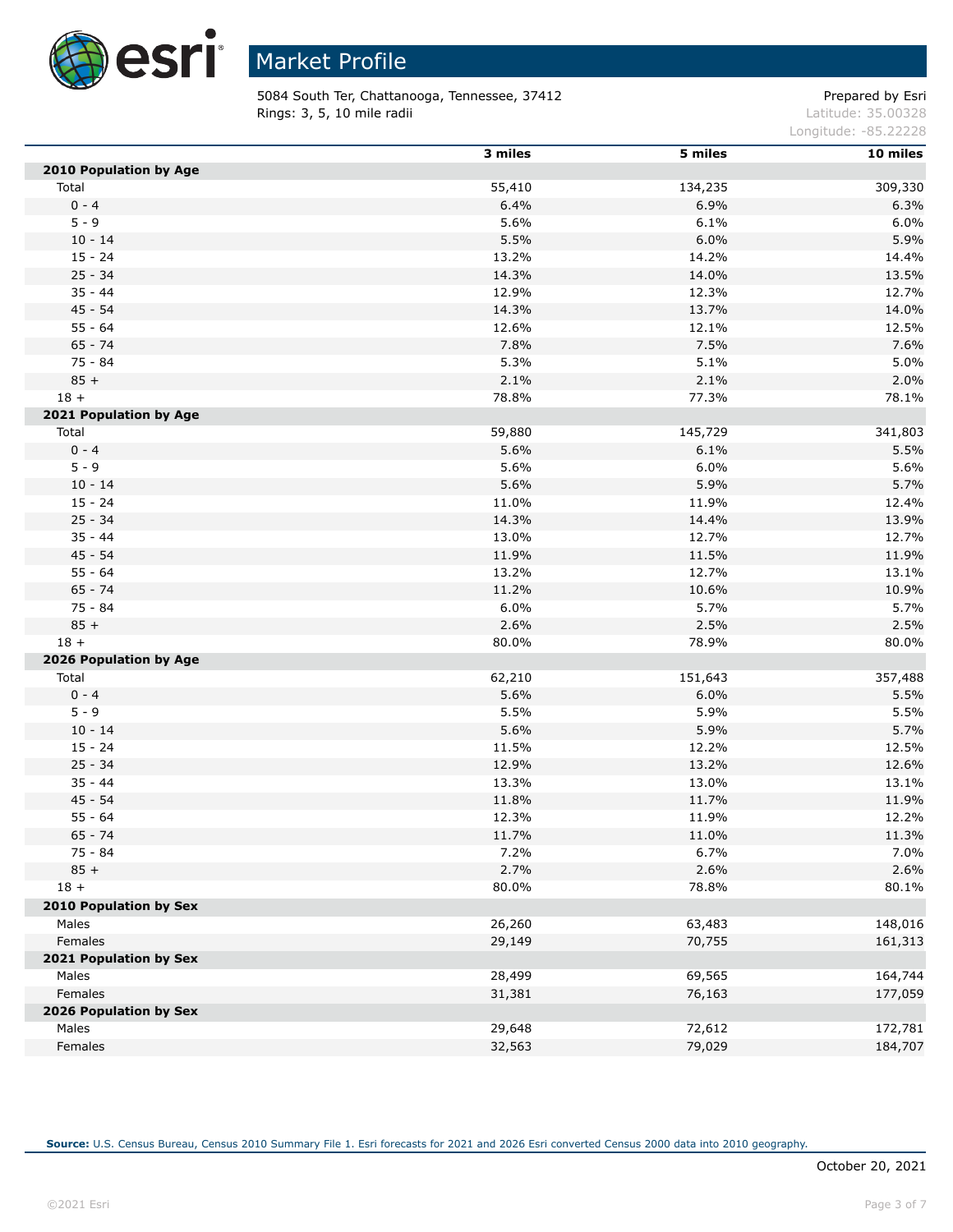

5084 South Ter, Chattanooga, Tennessee, 37412 Prepared by Esri Rings: 3, 5, 10 mile radii and the contract of the contract of the contract of the contract of the contract of the contract of the contract of the contract of the contract of the contract of the contract of the contract of

Longitude: -85.22228

|                                                    | 3 miles | 5 miles | 10 miles |
|----------------------------------------------------|---------|---------|----------|
| 2010 Population by Race/Ethnicity                  |         |         |          |
| Total                                              | 55,408  | 134,237 | 309,328  |
| White Alone                                        | 68.4%   | 61.9%   | 72.0%    |
| <b>Black Alone</b>                                 | 25.1%   | 30.5%   | 21.8%    |
| American Indian Alone                              | 0.4%    | 0.5%    | 0.4%     |
| Asian Alone                                        | 1.5%    | 1.7%    | 1.7%     |
| Pacific Islander Alone                             | 0.1%    | 0.1%    | 0.1%     |
| Some Other Race Alone                              | 2.5%    | 3.2%    | 2.2%     |
| Two or More Races                                  | 1.9%    | 2.1%    | 1.9%     |
| Hispanic Origin                                    | 5.3%    | 6.1%    | 4.5%     |
| Diversity Index                                    | 52.2    | 57.8    | 48.3     |
| 2021 Population by Race/Ethnicity                  |         |         |          |
| Total                                              | 59,882  | 145,729 | 341,803  |
| White Alone                                        | 67.7%   | 61.4%   | 71.0%    |
| <b>Black Alone</b>                                 | 23.7%   | 28.6%   | 20.8%    |
| American Indian Alone                              | 0.4%    | 0.5%    | 0.4%     |
| Asian Alone                                        | 1.8%    | 2.1%    | 2.2%     |
| Pacific Islander Alone                             | 0.2%    | 0.2%    | 0.1%     |
| Some Other Race Alone                              | 3.6%    | 4.5%    | 3.1%     |
| Two or More Races                                  | 2.6%    | 2.8%    | 2.5%     |
| Hispanic Origin                                    | 7.6%    | 8.7%    | 6.6%     |
| Diversity Index                                    | 55.8    | 61.4    | 52.0     |
| 2026 Population by Race/Ethnicity                  |         |         |          |
| Total                                              | 62,210  | 151,643 | 357,487  |
| White Alone                                        | 67.1%   | 60.7%   | 70.3%    |
| <b>Black Alone</b>                                 | 23.1%   | 28.0%   | 20.5%    |
| American Indian Alone                              | 0.4%    | 0.4%    | 0.3%     |
| Asian Alone                                        | 2.0%    | 2.3%    | 2.4%     |
| Pacific Islander Alone                             | 0.2%    | 0.2%    | 0.1%     |
| Some Other Race Alone                              | 4.1%    | 5.1%    | 3.5%     |
| Two or More Races                                  | 3.0%    | 3.2%    | 2.8%     |
| Hispanic Origin                                    | 9.1%    | 10.2%   | 7.9%     |
| Diversity Index                                    | 57.9    | 63.4    | 54.2     |
| 2010 Population by Relationship and Household Type |         |         |          |
| Total                                              | 55,409  | 134,238 | 309,329  |
| In Households                                      | 99.5%   | 98.3%   | 96.9%    |
| In Family Households                               | 77.4%   | 78.2%   | 78.0%    |
| Householder                                        | 25.5%   | 25.0%   | 25.5%    |
| Spouse                                             | 16.0%   | 15.0%   | 17.3%    |
| Child                                              | 28.9%   | 30.4%   | 29.0%    |
| Other relative                                     | 4.5%    | 4.9%    | 3.9%     |
| Nonrelative                                        | 2.5%    | 2.8%    | 2.3%     |
| In Nonfamily Households                            | 22.1%   | 20.1%   | 18.9%    |
| In Group Quarters                                  | 0.5%    | 1.7%    | 3.1%     |
| <b>Institutionalized Population</b>                | 0.3%    | 0.7%    | 1.3%     |
| Noninstitutionalized Population                    | 0.3%    | 1.0%    | 1.8%     |

Data Note: Persons of Hispanic Origin may be of any race. The Diversity Index measures the probability that two people from the same area will be from different race/ ethnic groups. **Source:** U.S. Census Bureau, Census 2010 Summary File 1. Esri forecasts for 2021 and 2026 Esri converted Census 2000 data into 2010 geography.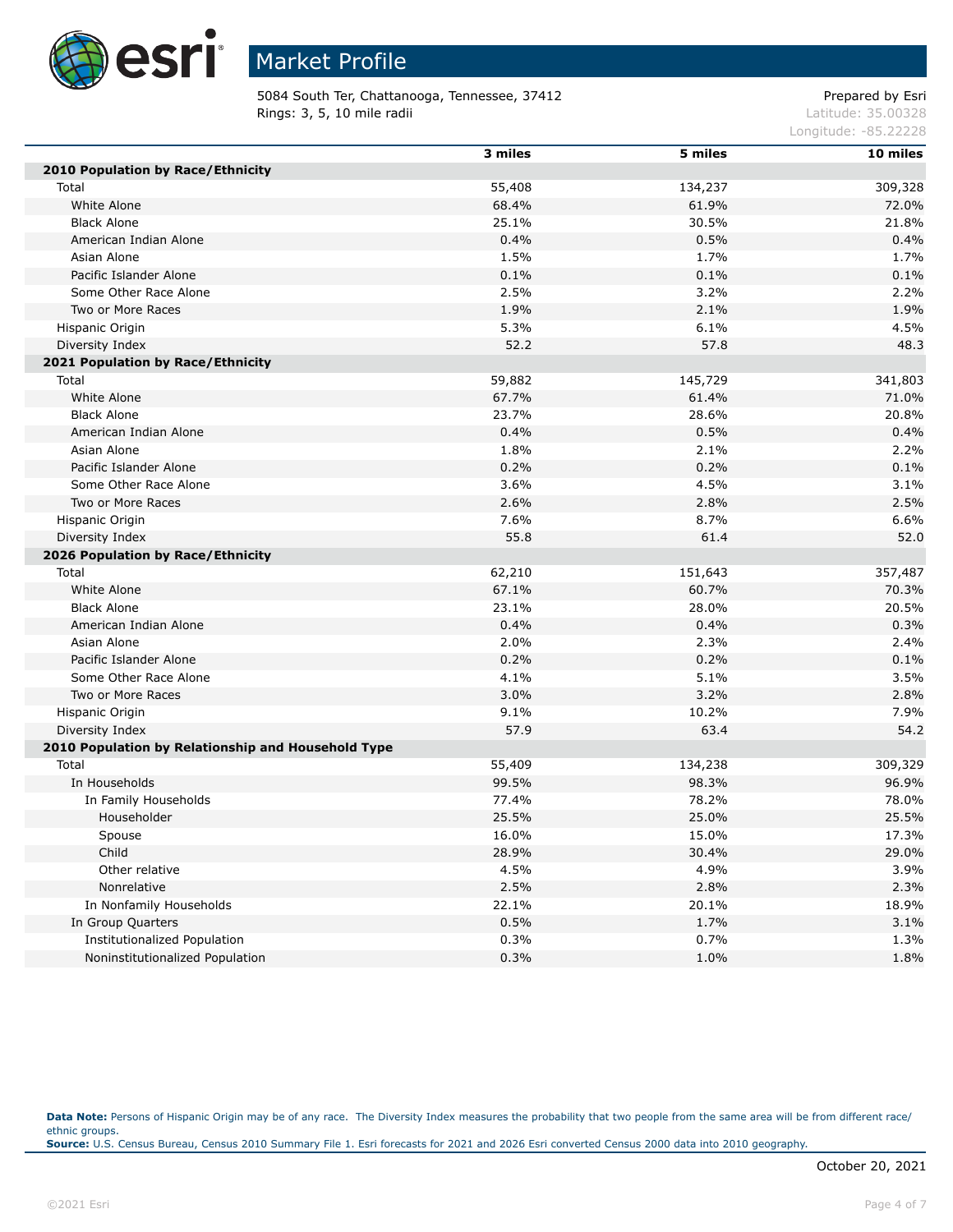

Г

Г

Г

# Market Profile

5084 South Ter, Chattanooga, Tennessee, 37412 Prepared by Esri Rings: 3, 5, 10 mile radii and the contract of the contract of the contract of the contract of the contract of the contract of the contract of the contract of the contract of the contract of the contract of the contract of

Longitude: -85.22228

|                                                         | 3 miles | 5 miles | 10 miles |
|---------------------------------------------------------|---------|---------|----------|
| 2021 Population 25+ by Educational Attainment           |         |         |          |
| Total                                                   | 43,199  | 102,220 | 241,660  |
| Less than 9th Grade                                     | 4.6%    | 5.0%    | 3.7%     |
| 9th - 12th Grade, No Diploma                            | 7.8%    | 9.4%    | 7.8%     |
| High School Graduate                                    | 25.0%   | 26.2%   | 23.0%    |
| GED/Alternative Credential                              | 5.3%    | 5.4%    | 5.1%     |
| Some College, No Degree                                 | 24.5%   | 22.6%   | 21.3%    |
| Associate Degree                                        | 9.2%    | 8.9%    | 8.7%     |
| Bachelor's Degree                                       | 15.9%   | 15.0%   | 19.7%    |
| Graduate/Professional Degree                            | 7.8%    | 7.5%    | 10.6%    |
| 2021 Population 15+ by Marital Status                   |         |         |          |
| Total                                                   | 49,774  | 119,587 | 284,145  |
| Never Married                                           | 36.4%   | 37.3%   | 34.5%    |
| Married                                                 | 41.8%   | 40.1%   | 45.1%    |
| Widowed                                                 | 6.9%    | 7.7%    | 7.3%     |
|                                                         |         |         |          |
| Divorced<br>2021 Civilian Population 16+ in Labor Force | 15.0%   | 14.9%   | 13.1%    |
|                                                         |         |         |          |
| Civilian Population 16+                                 | 33,402  | 76,664  | 180,961  |
| Population 16+ Employed                                 | 95.9%   | 93.9%   | 95.0%    |
| Population 16+ Unemployment rate                        | 4.1%    | 6.1%    | 5.0%     |
| Population 16-24 Employed                               | 12.7%   | 13.4%   | 13.7%    |
| Population 16-24 Unemployment rate                      | 8.2%    | 11.1%   | 9.8%     |
| Population 25-54 Employed                               | 63.1%   | 63.5%   | 62.4%    |
| Population 25-54 Unemployment rate                      | 3.2%    | 5.1%    | 4.2%     |
| Population 55-64 Employed                               | 15.4%   | 15.4%   | 15.9%    |
| Population 55-64 Unemployment rate                      | 5.7%    | 7.5%    | 5.7%     |
| Population 65+ Employed                                 | 8.8%    | 7.7%    | 7.9%     |
| Population 65+ Unemployment rate                        | 1.4%    | 1.7%    | 1.0%     |
| 2021 Employed Population 16+ by Industry                |         |         |          |
| Total                                                   | 32,038  | 72,019  | 171,881  |
| Agriculture/Mining                                      | 0.3%    | 0.3%    | 0.3%     |
| Construction                                            | 7.5%    | 6.8%    | 6.0%     |
| Manufacturing                                           | 14.5%   | 14.4%   | 13.1%    |
| Wholesale Trade                                         | 2.3%    | 2.3%    | 2.4%     |
| <b>Retail Trade</b>                                     | 11.3%   | 11.7%   | 11.5%    |
| Transportation/Utilities                                | 7.8%    | 7.5%    | 6.9%     |
| Information                                             | 1.6%    | 1.5%    | 1.4%     |
| Finance/Insurance/Real Estate                           | 8.2%    | 7.6%    | 8.3%     |
| <b>Services</b>                                         | 42.5%   | 44.7%   | 47.0%    |
| Public Administration                                   | 4.1%    | 3.3%    | 3.1%     |
| 2021 Employed Population 16+ by Occupation              |         |         |          |
| Total                                                   | 32,037  | 72,017  | 171,882  |
| White Collar                                            | 56.5%   | 56.2%   | 62.5%    |
| Management/Business/Financial                           | 12.9%   | 14.0%   | 16.9%    |
| Professional                                            | 19.6%   | 18.5%   | 22.8%    |
| Sales                                                   | 10.2%   | 10.3%   | 10.4%    |
| Administrative Support                                  | 13.7%   | 13.4%   | 12.5%    |
| Services                                                | 15.1%   | 16.5%   | 14.6%    |
| <b>Blue Collar</b>                                      | 28.4%   | 27.3%   | 22.8%    |
| Farming/Forestry/Fishing                                | 0.3%    | 0.2%    | 0.1%     |
| Construction/Extraction                                 | 5.6%    | 5.0%    | 4.2%     |
| Installation/Maintenance/Repair                         | 2.7%    | 2.7%    | 2.7%     |
| Production                                              | 9.5%    | 9.3%    | 7.4%     |
| Transportation/Material Moving                          | 10.4%   | 10.1%   | 8.5%     |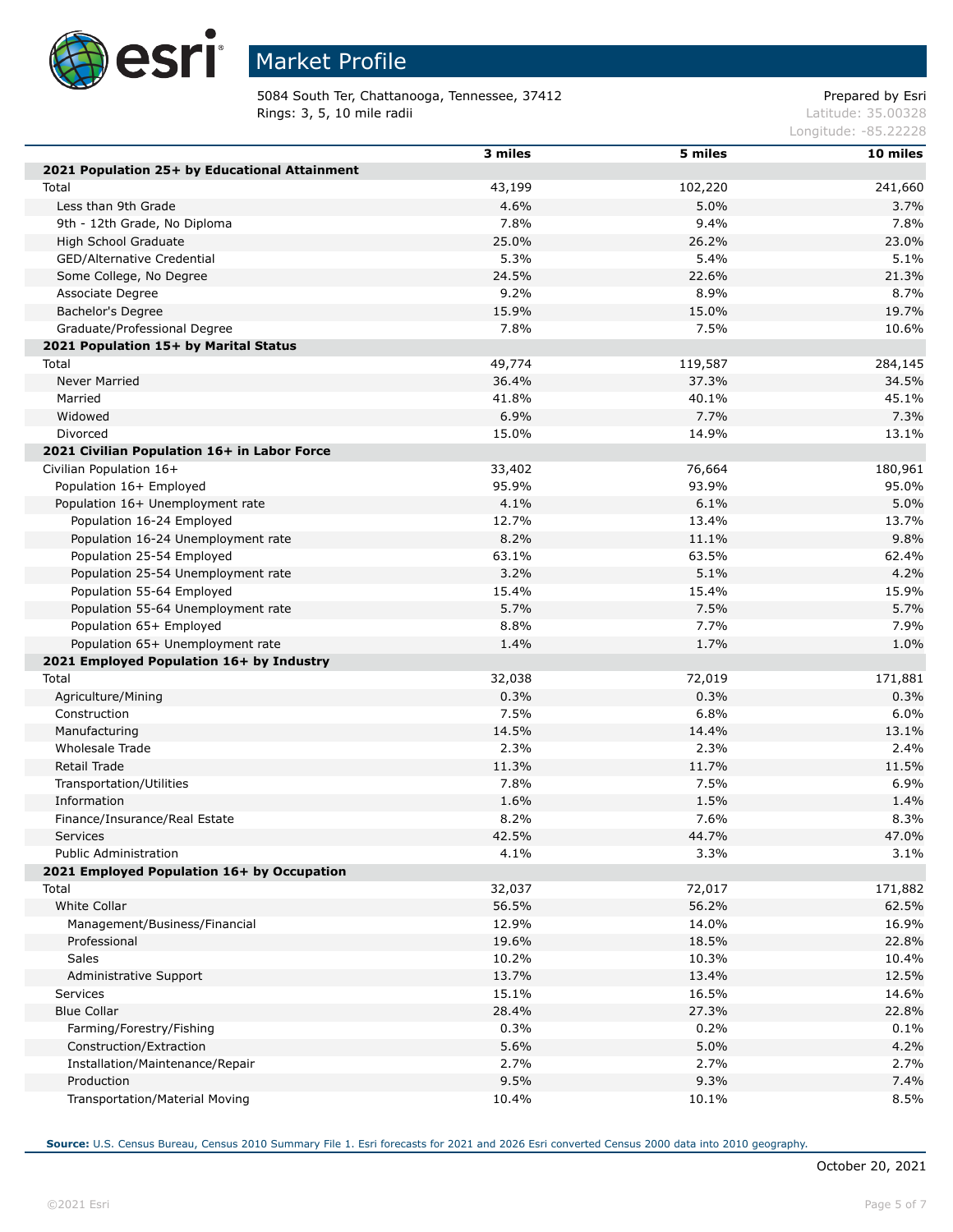

5084 South Ter, Chattanooga, Tennessee, 37412 Prepared by Esri Rings: 3, 5, 10 mile radii and the contract of the contract of the contract of the contract of the contract of the contract of the contract of the contract of the contract of the contract of the contract of the contract of

Longitude: -85.22228

|                                               | 3 miles | 5 miles | 10 miles |
|-----------------------------------------------|---------|---------|----------|
| 2010 Households by Type                       |         |         |          |
| Total                                         | 24,289  | 56,013  | 126,984  |
| Households with 1 Person                      | 35.0%   | 33.4%   | 31.3%    |
| Households with 2+ People                     | 65.0%   | 66.6%   | 68.7%    |
| Family Households                             | 58.1%   | 60.0%   | 62.2%    |
| Husband-wife Families                         | 36.6%   | 36.1%   | 42.3%    |
| With Related Children                         | 13.9%   | 14.0%   | 16.8%    |
| Other Family (No Spouse Present)              | 21.5%   | 24.0%   | 19.9%    |
| Other Family with Male Householder            | 5.0%    | 5.2%    | 4.6%     |
| With Related Children                         | 2.7%    | 2.8%    | 2.5%     |
| Other Family with Female Householder          | 16.5%   | 18.8%   | 15.3%    |
| With Related Children                         | 10.1%   | 12.0%   | 9.7%     |
| Nonfamily Households                          | 6.9%    | 6.6%    | 6.5%     |
|                                               |         |         |          |
| All Households with Children                  | 27.2%   | 29.3%   | 29.4%    |
|                                               |         |         |          |
| Multigenerational Households                  | 4.4%    | 4.9%    | 4.3%     |
| Unmarried Partner Households                  | 6.5%    | 6.3%    | 5.8%     |
| Male-female                                   | 5.6%    | 5.6%    | 5.1%     |
| Same-sex                                      | 0.9%    | 0.7%    | 0.7%     |
| 2010 Households by Size                       |         |         |          |
| Total                                         | 24,289  | 56,013  | 126,983  |
| 1 Person Household                            | 35.0%   | 33.4%   | 31.3%    |
| 2 Person Household                            | 32.6%   | 32.0%   | 33.5%    |
| 3 Person Household                            | 15.2%   | 15.6%   | 15.9%    |
| 4 Person Household                            | 10.0%   | 10.5%   | 11.2%    |
| 5 Person Household                            | 4.3%    | 4.8%    | 4.9%     |
| 6 Person Household                            | 1.9%    | 2.2%    | 1.9%     |
| 7 + Person Household                          | 1.1%    | 1.6%    | 1.2%     |
| 2010 Households by Tenure and Mortgage Status |         |         |          |
| Total                                         | 24,289  | 56,013  | 126,983  |
| Owner Occupied                                | 58.0%   | 54.3%   | 60.2%    |
| Owned with a Mortgage/Loan                    | 38.7%   | 35.7%   | 40.3%    |
| Owned Free and Clear                          | 19.3%   | 18.6%   | 19.9%    |
| Renter Occupied                               | 42.0%   | 45.7%   | 39.8%    |
| 2021 Affordability, Mortgage and Wealth       |         |         |          |
| Housing Affordability Index                   | 171     | 147     | 142      |
| Percent of Income for Mortgage                | 13.1%   | 15.3%   | 16.0%    |
| Wealth Index                                  | 51      | 52      | 71       |
| 2010 Housing Units By Urban/ Rural Status     |         |         |          |
| <b>Total Housing Units</b>                    | 26,965  | 63,330  | 141,650  |
| Housing Units Inside Urbanized Area           | 100.0%  | 99.8%   | 96.2%    |
| Housing Units Inside Urbanized Cluster        | 0.0%    | $0.0\%$ | 0.0%     |
| Rural Housing Units                           | 0.0%    | 0.2%    | 3.8%     |
| 2010 Population By Urban/ Rural Status        |         |         |          |
| <b>Total Population</b>                       | 55,409  | 134,238 | 309,329  |
| Population Inside Urbanized Area              | 100.0%  | 99.9%   | 95.8%    |
| Population Inside Urbanized Cluster           | 0.0%    | 0.0%    | 0.0%     |
| Rural Population                              | 0.0%    | 0.1%    | 4.2%     |

Data Note: Households with children include any households with people under age 18, related or not. Multigenerational households are families with 3 or more parentchild relationships. Unmarried partner households are usually classified as nonfamily households unless there is another member of the household related to the householder. Multigenerational and unmarried partner households are reported only to the tract level. Esri estimated block group data, which is used to estimate polygons or non-standard geography.